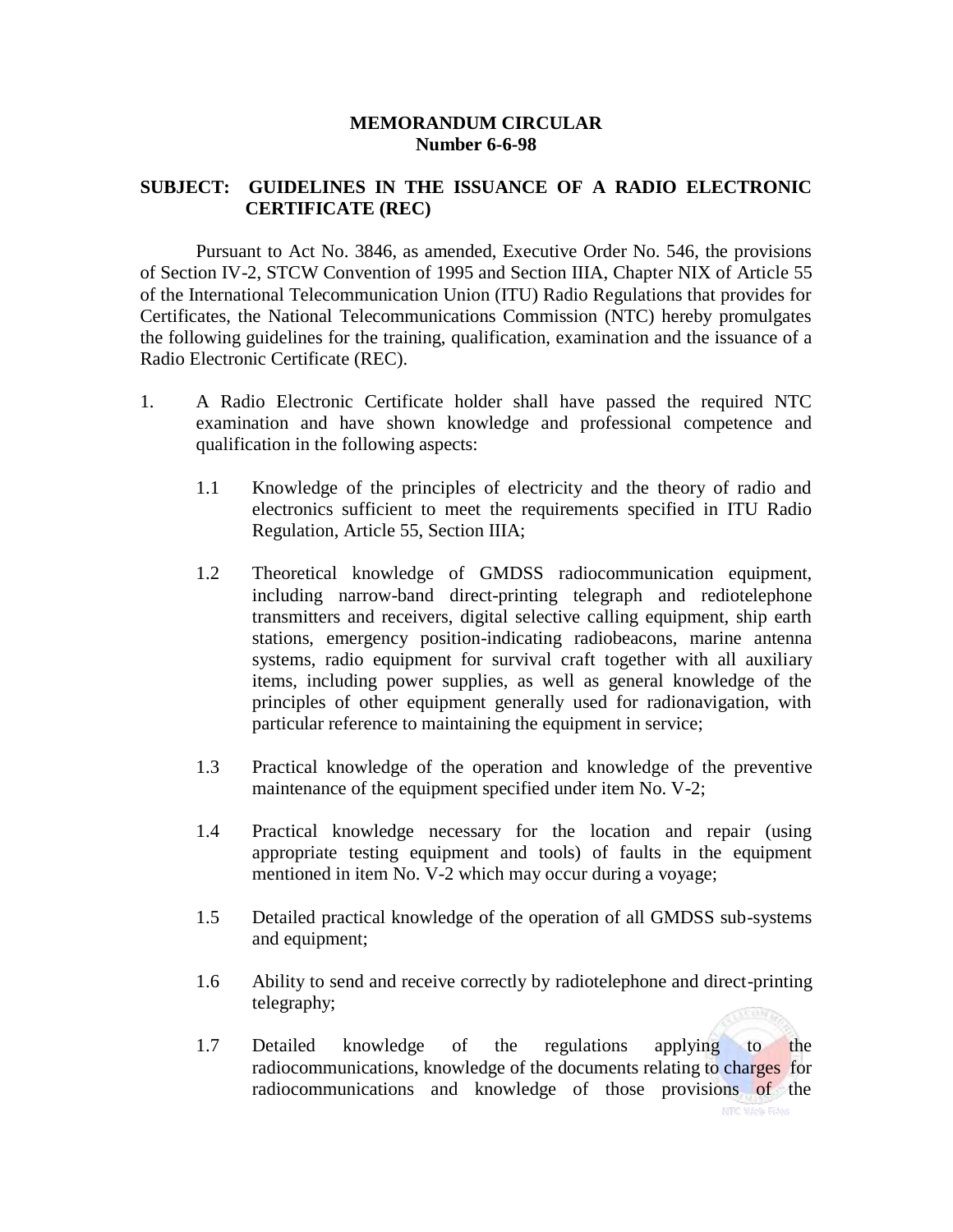International Convention for the Safety of Life at Sea which relate to radio;

- 1.8 Sufficient knowledge of one of the working languages of the Union, Candidates should be able to express themselves satisfactorily in that language, both orally and in writing.
- 2. General Qualifications of the Applicant

An applicant for Radio Electronic Certificate shall possess the following qualifications to be able to take the REC examination.

- 2.1 He must be a Filipino citizen.
- 2.2 He must be at least 21 years old.
- 2.3 He must be of good moral character.
- 2.4 He must have attended the prescribed training course on REC offered by a duly accredited radio training center.
- 2.5 He must be a holder of a valid First Class Radiotelegraph Operator Certificate and General Operator Certificate.
- 2.6 If a graduate of BSECE or licensed ECE, he must have at least one (1) year experience on board a commercial vessel or training ship either as an electrician, electronic engineer, or radio electronic trainee and a holder of a training certificate on Radiotelephony – GMDSS, Inmarsat and Radio Electronic Course.
- 3. Examination Elements Written examination shall comprise questions from one or more of the following elements:
	- 3.1 Element 1 (Basic Electronics) Basic theory applicable to understanding electronic components and parts.
	- 3.2 Element 2 (Electronic Devices) Theory and practice on electronic devices, rectifiers, amplifiers and oscillators.
	- 3.3 Element 3 (Electronics Communication and Digital Electronics) –Theory on Amplitude and Frequency Modulation, receivers, transmitters, wave propagation and antennas.
	- 3.4 Element 4 (Computers and Maintenance of GMDSS and Electronic Navigational Devices) – Theory and practice on computers and standards on the maintenance of GMDSS and electronic navigational aids.
- 4. Examination Requirements An applicant for a Radio Electronic Certificate is required to pass the elements as follows:
	- 4.1 First Class Radio Electronic Certificate (Elements 1, 2, 3 and 4)